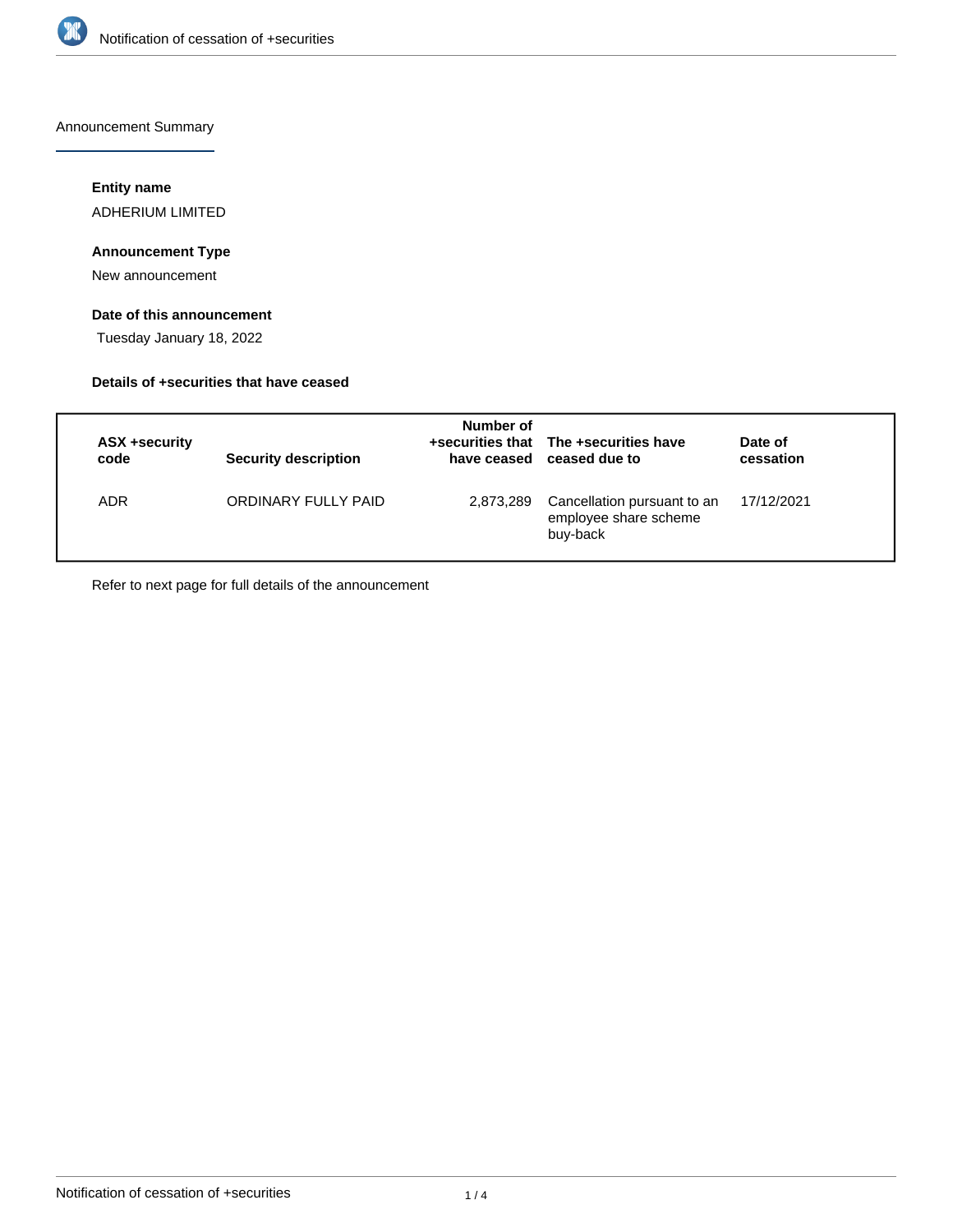

# Part 1 - Announcement Details

## **1.1 Name of +Entity**

ADHERIUM LIMITED

We (the entity named above) provide the following information about our issued capital.

**1.2 Registered Number Type**

ACN

**Registration Number** 605352510

# **1.3 ASX issuer code** ADR

# **1.4 The announcement is**

New announcement

# **1.5 Date of this announcement**

18/1/2022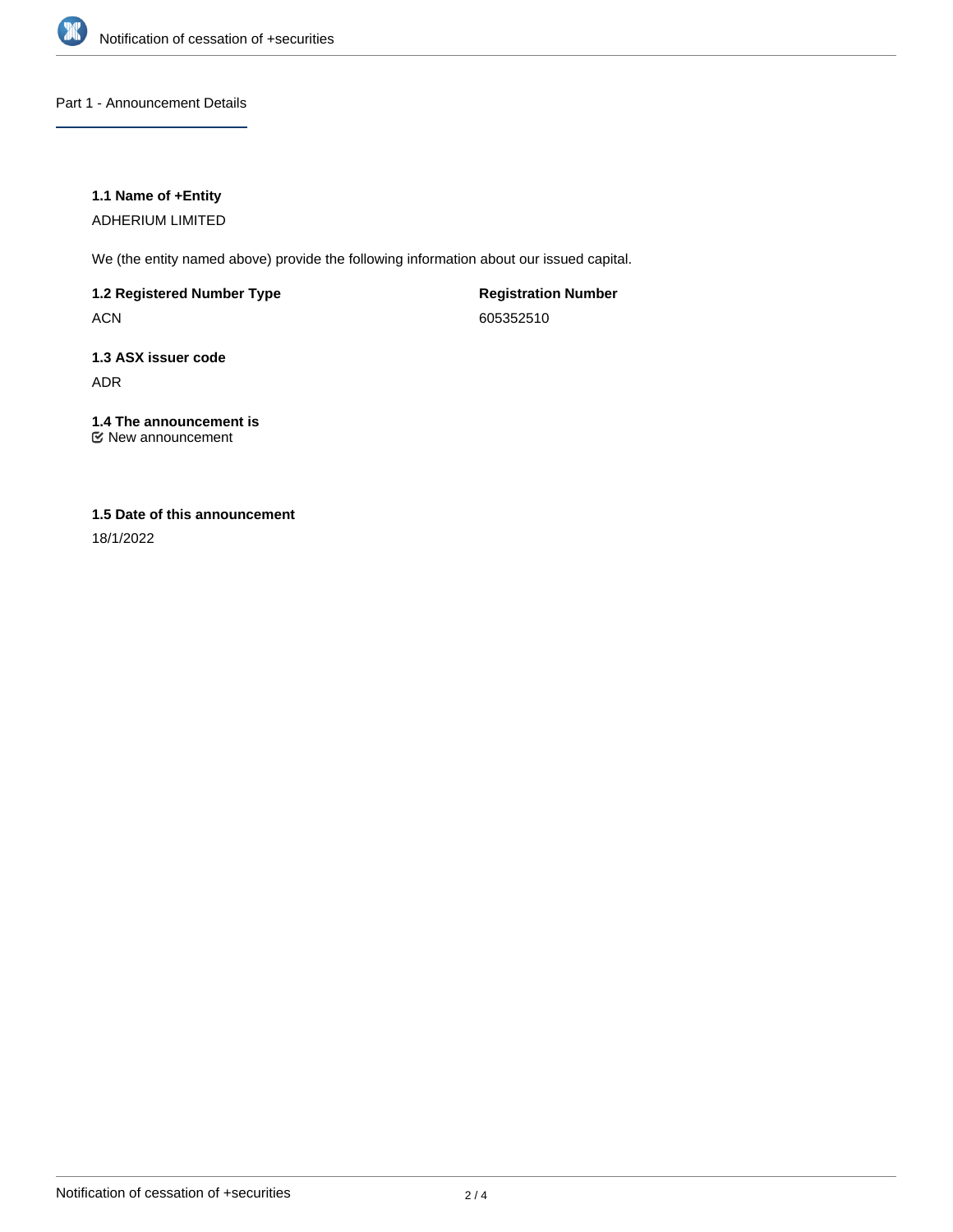

#### Part 2 - Details of +equity securities or +debt securities that have ceased

#### **ASX +Security Code and Description**

ADR : ORDINARY FULLY PAID

#### **Quoted +equity securities or +debt securities that have ceased**

#### **Number of securities that have ceased**

2,873,289

# **Reason for cessation**

Cancellation pursuant to an employee share scheme buy-back

| Date of cessation | Is the entity paying any consideration for the cessation? |  |
|-------------------|-----------------------------------------------------------|--|
| 17/12/2021        | <b>⊻</b> Yes                                              |  |

**In what currency is the consideration being paid?** AUD - Australian Dollar

# **Total consideration paid or payable for the securities**

AUD 114,931.560000000000

#### **Any other information the entity wishes to notify to ASX about the cessation?**

Consideration was in the form of extinguishment of ESP loans totalling \$114,931.56 originally advanced by the Company to the Shareholders for the purchase of the ESP Shares being cancelled due to award expiry. No cash is payable by the Company for the Buy Back.